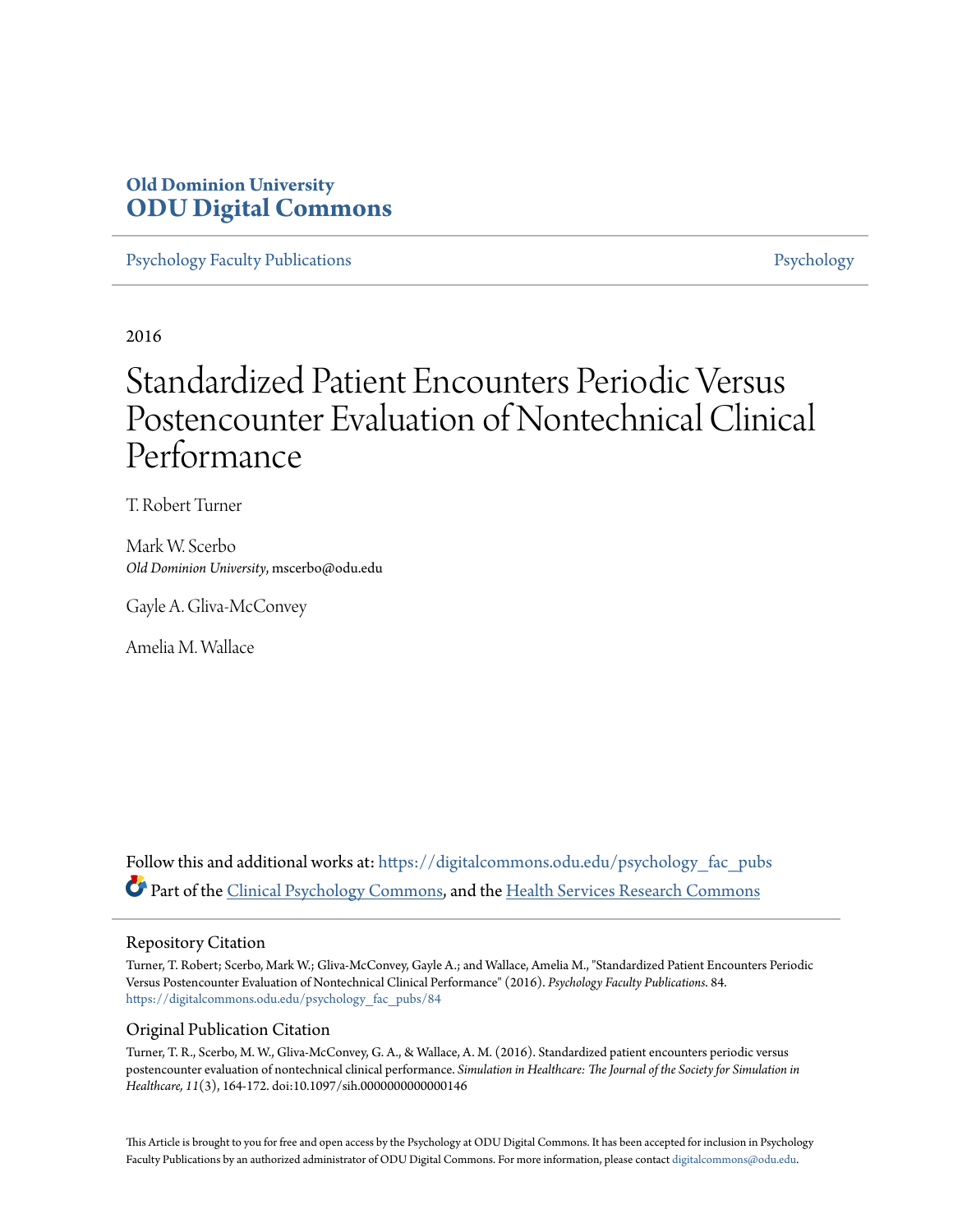# Standardized Patient Encounters

# Periodic Versus Postencounter Evaluation of Nontechnical Clinical Performance

T. Robert Turner, PhD;

Mark W. Scerbo, PhD;

Gayle A. Gliva-McConvey;

Amelia M. Wallace

**Introduction:** Standardized patients are a beneficial component of modern healthcare education and training, but few studies have explored cognitive factors potentially impacting clinical skills assessment during standardized patient encounters. This study examined the impact of a periodic (vs. traditional postencounter) evaluation approach and the appearance of critical verbal and nonverbal behaviors throughout a standardized patient encounter on scoring accuracy in a video-based scenario.

Methods: Forty-nine standardized patients scored either periodically or at only 1 point in time (postencounter) a healthcare provider's verbal and nonverbal clinical performance during a videotaped standardized patient encounter. The healthcare provider portrayed in this study was actually a standardized patient delivering carefully scripted verbal and nonverbal behaviors in their portrayal of an actual physician. The encounter itself was subdivided into 3 distinct segments for the purpose of supporting periodic evaluation, with the expectation that both verbal and nonverbal cues occurring in the middle segment would be more challenging to accurately report for participants in the postscenario evaluation group as a result of working memory decay.

**Results:** Periodic evaluators correctly identified a significantly greater number of critical verbal cues midscenario than postencounter evaluators  $(P < 0.01)$  and correctly identified a significantly greater number of critical nonverbal cues than their postscenario counterparts across all 3 scenario segments ( $P < 0.001$ ). Further, postscenario evaluations exhibited a performance decrement in terms of midscenario correct identifications that periodic evaluators did not  $(P < 0.01)$ . Also, periodic evaluators exhibited fewer verbal cue false-positives during the first segment of the scenario than postscenario evaluators (P  $<$  0.001), but this effect did not extend to other segments regardless of the cue type (ie, verbal or nonverbal).

Discussion: Pausing lengthier standardized patient encounters periodically to allow for more frequent scoring may result in better reporting accuracy for certain clinical behavioral cues. This could enable educators to provide more specific formative feedback to individual learners at the session's conclusion. The most effective encounter design will ultimately depend on the specific goals and training objectives of the exercise itself.

(Sim Healthcare 11:164-172, 2016)

Key Words: Standardized patients, Simulated patient encounter, Clinical performance evaluation, Human factors, Working memory, Attention, Medical evaluation, Medical simulation, Medical assessment, Educational testing and measurement.

In recent years, many healthcare-oriented training programs have been developed to enhance the cognitive (eg, decision making, situation awareness, problem solving) and interpersonal skills that collectively define one's nontechnical clinical competency. Studies in this area have suggested that didactic training and subsequent task exposure are not sufficient for developing interpersonal skills.<sup>1</sup> Rather, an

Reprints: T. Robert Turner, PhD, James & Sylvia Earl SAIL Center, Anne Arundel Medical Center, 2001 Medical Parkway, Annapolis, MD 21401 (e-mail: [rturner@facs.org\)](mailto:rturner@facs.org).

The authors declare no conflict of interest.

Copyright © 2016 Society for Simulation in Healthcare DOI: 10.1097/SIH.0000000000000146

effective training program for nontechnical skills must link meaningful, interactive learning opportunities with timely feedback to facilitate positive interpersonal development. A form of simulation-based training that has historically proven effective for interpersonal skills within the healthcare domain is that of standardized patients.<sup>2</sup> A standardized patient is defined as any individual who is trained to portray a patient with a specific condition in a realistic, standardized, and repeatable way (where portrayal/presentation varies on the basis of learner performance).<sup>3</sup>

Standardized patients can be leveraged for education and training objectives, including history taking/consultation, physical examination, and other clinical skills in a simulated clinical environment. They are also an invaluable source of performance feedback.<sup>3</sup> Standardized patients are optimal for simulation-based nontechnical skills training in some contexts, representing a higher degree of authenticity for learners

From the Department of Psychology (T.R.T.), Old Dominion University, Norfolk, VA; Department of Psychology (M.W.S.), Old Dominion University, Norfolk, VA; and Professionals Skills Teaching and Assessment (G.A.G.-M.), Sentara Center for Simulation and Immersive Learning Eastern Virginia Medical School (A.M.W.), Norfolk, VA.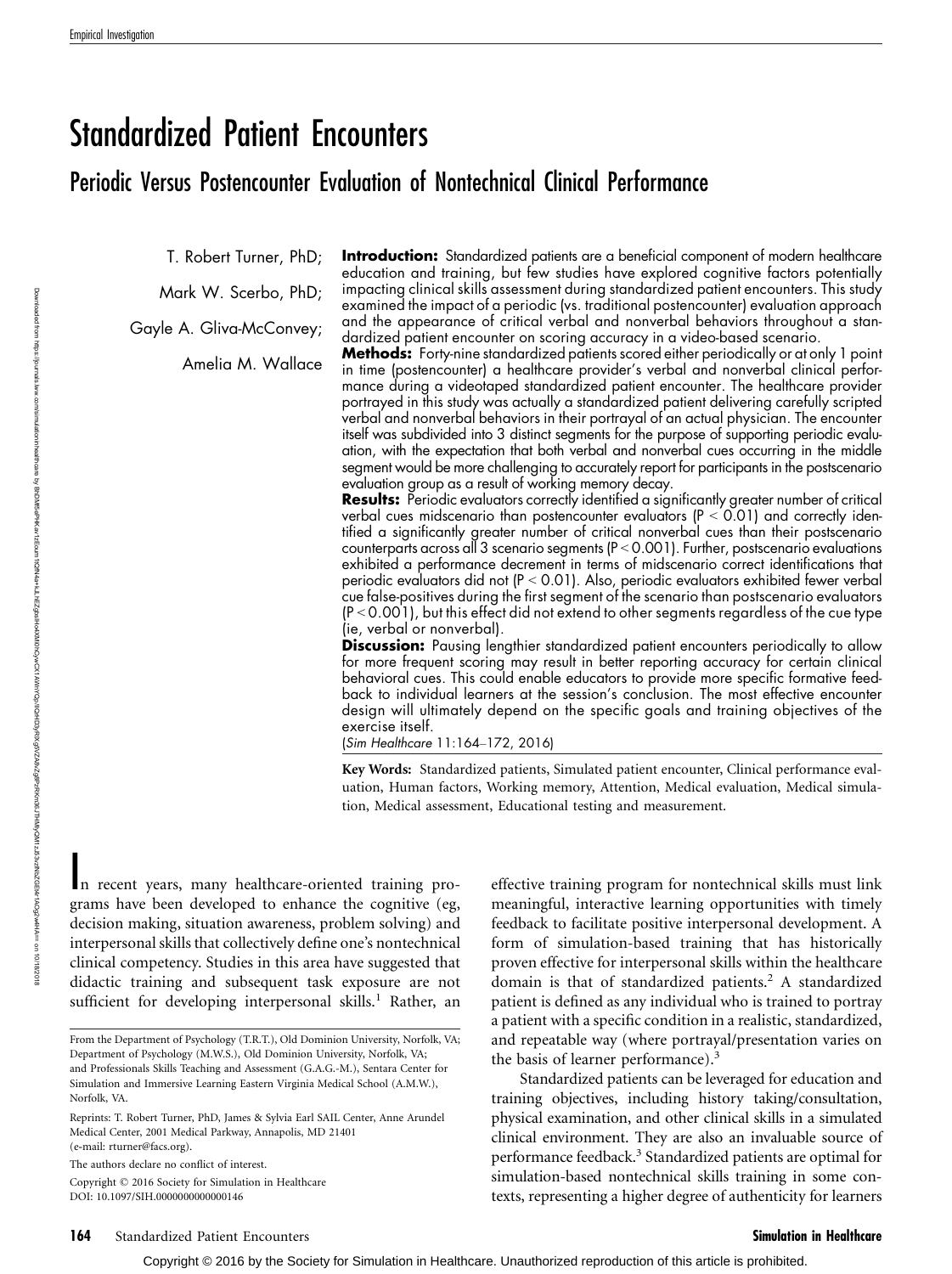because they hone the requisite communication skills for common clinical activities such as patient interviews and communicating difficult information.2 Further, the feedback provided by a trained standardized patient is critical for nontechnical clinical skill development and growth.

Standardized patients typically portray an ailing patient or, in some cases, another healthcare professional to create a standardized patient encounter in which trainees can gain experience practicing a variety of nontechnical skills through interactions with a live, responsive human being. While maintaining the guise of this scripted persona, the standardized patient will often simultaneously evaluate clinical performance and provide detailed feedback relating to specified performance criteria. However, rating clinical performance in real time can be challenging when coupled with the requirements of a realistic and dynamic patient portrayal. This may be especially true when rating nonverbal behaviors.<sup>4</sup>

Previous studies have addressed the quality of standardized patient evaluations and found it to be quite high,  $5-7$  yet evidence also suggests that some of the scoring variance is directly attributable to the individual standardized patients<sup>8</sup> and that standardized patients may be susceptible to cognitive challenges associated with the nature of observation and the conditions under which clinical behaviors are presented.<sup>4</sup> To realize the full potential of a standardized patient-based approach for nontechnical clinical skills training, it is important to first understand the capabilities and limitations of behavioral recognition during a standardized patient encounter. In this case, behavioral recognition denotes the successful observation, recognition, and subsequent reporting of specific verbal (ie, spoken words) or nonverbal (ie, tone of voice, body language, gestures, eye contact, facial expressions, or physical proximity) cues.

When evaluating verbal and nonverbal behaviors, there are limits to one's attention. Observing elements in the environment requires a balance of attention (bottom-up processing) and long-term memory (top-down processing). The perception and subsequent recall or recognition of cues can be impeded by omission (ie, not looking at a piece of information) or a narrowing of attention due to heavy task load or distractions. If attention becomes overloaded during a highly complex scenario, an observer might ''miss'' key information in the environment or subsequently fail to store that information in memory.<sup>9</sup>

Further, evaluations based on delayed (eg, postencounter) performance appraisal also present several challenges. One must accurately perceive, encode, and maintain task-relevant information while simultaneously attending to the scenario as it continues to unfold. Previous studies have documented difficulties in recalling information in both clinical and nonclinical contexts.4,10 It is therefore important to understand what individuals can accurately report from a standardized patient encounter and be aware of cognitive limitations when considering the structure of standardized patient encounters for nontechnical skills training.

The ability to maintain and manipulate information is a function of working memory, which has been defined as a set of cognitive components involved in processing, briefly storing, and manipulating information to support task-relevant

objectives.<sup>11</sup> Baddeley's working memory model<sup>12,13</sup> is composed of a central executive system with limited capacity that interacts with 3 other subsystems: the visuospatial sketchpad, phonological loop, and episodic buffer.<sup>14</sup> These working memory subsystems facilitate the processing of visual/ spatial, verbal, and temporal information, respectively.

When multiple tasks are performed simultaneously and draw on the same working memory subsystem (eg, recalling different auditory messages presented to each ear), the resulting attentional overload will likely hinder performance.<sup>15</sup> On the other hand, multiple tasks drawing from separate working memory components can be performed together without exhibiting a significant impact on working memory integrity. It therefore stands to reason that standardized patients constructing speech-based dialogue while monitoring the same from a healthcare trainee will place a great deal of attentional load on the verbal component of working memory and may have difficulty encoding and maintaining some of the verbal information in working memory. Further, as the standardized patient encounter unfolds over time, information will continue to accumulate in the episodic buffer until it can be offloaded or data loss occurs.<sup>16,17</sup>

Previous studies have demonstrated that memory also depends in part on where an item occurs in a sequence of events. Items that occur in the middle of a sequence are less likely to be recalled than items occurring early or late in the sequence. Items occurring later in the sequence are recalled with the highest frequency.<sup>18</sup> These serial position effects have been demonstrated in verbal tasks<sup>19</sup> as well as in visualspatial recall tasks.<sup>20,21</sup>

It is believed that serial position effects are caused by the different memory operations involved in the encoding of early- and late-sequence items.<sup>22,23</sup> Items occurring early in the sequence are likely to be encoded in long-term memory as a result of increased rehearsal and little interference from preceding items, thus resulting in a primacy effect.<sup>22,24,25</sup> Items occurring later in the sequence are likely still active in working memory, thus producing a recency effect. $22,24,26$ 

By extension, the relevant performance details most salient to standardized patients during postencounter evaluations may be influenced by their location within the standardized patient encounter. The first (or last) few minutes in the encounter may receive disproportionate weight during the postencounter evaluation due to a greater salience or memorability of information from those time segments, whereas most performance, which lies between these end points, may remain underrepresented. It is therefore a possibility that standardized patients categorize trainees schematically, on the basis of initial (or final) impressions rather than continuously updating observation data.

This present study extends previous work designed to explore factors that may influence recognition of verbal and nonverbal behavioral cues during clinical evaluation. $4.27$ Turner et  $al^{27}$  used a sample of university undergraduate students to evaluate video-recorded scenarios, which served as a pilot study for the current study. Results from that pilot study suggested that periodic recall may result in better verbal and nonverbal accuracy for clinical skills assessment than the traditional postencounter framework.

Copyright © 2016 by the Society for Simulation in Healthcare. Unauthorized reproduction of this article is prohibited.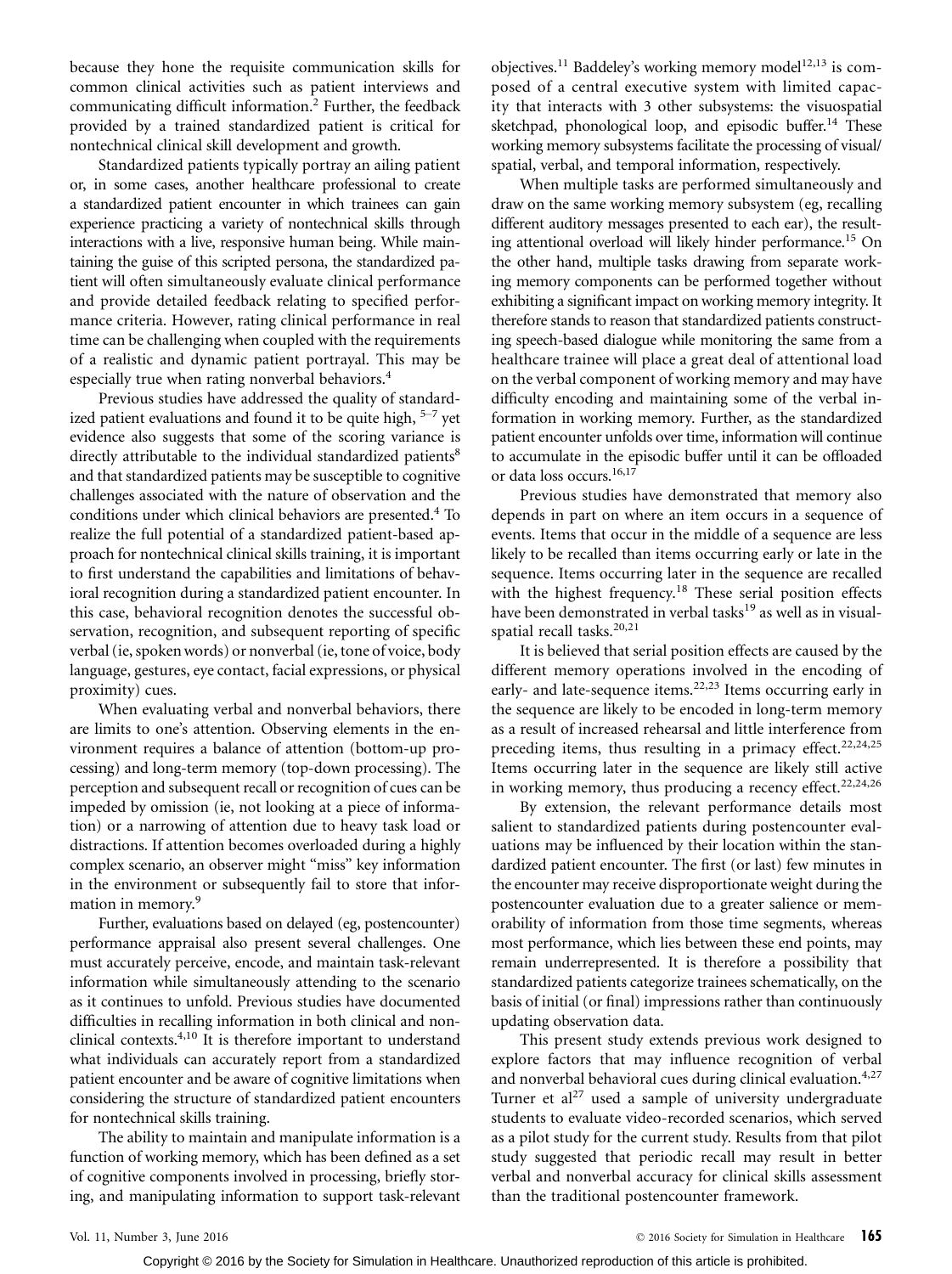In the present study, it was therefore expected that periodic evaluation would enable participants to work from a smaller subset of information in working memory at any given time throughout the scenario as a result of offloading this information more frequently. Thus, the burden on working memory would be reduced, $28-30$  resulting in more accurate cue recognition and improved scoring accuracy. The periodic evaluation benefit was expected to be most apparent during the middle segment of the encounter as a result of the challenges associated with recall of midsequence information.<sup>22</sup> We therefore hypothesized that participants in the periodic evaluation group would demonstrate better recognition accuracy for both verbal and nonverbal clinical behavioral cues than those in the postencounter evaluation group. Further, we hypothesized that recognition of verbal and nonverbal clinical behaviors would be more accurate during the first and third encounter segments than the middle segment, especially for postencounter evaluation participants who were unable to periodically offload information from working memory.

# METHOD

# **Participants**

Forty-nine professional standardized patients (23 males, 26 females) from the Sentara Center for Simulation and Immersive Learning at Eastern Virginia Medical School were recruited to participate in this institutional review boardapproved study (Table 1). Recruitment was limited to individuals who were at least 18 years of age with self-reported normal or corrected vision and hearing. Each participant was financially compensated for their time.

## Study Design

A 3 encounter segment (segment 1, patient history; segment 2, substance abuse; and segment 3, future goals)  $\times$ 2 evaluation format (periodic evaluation vs. postencounter evaluation) mixed design was implemented in this study. Encounter segment was presented as a within-subjects factor and evaluation format was treated as a between-subjects factor. Participants were randomly assigned to 1 of the 2 evaluation conditions.

## Procedure

Upon arrival, all participants were consented and completed a short demographic questionnaire. Participants were briefed on the scenario format and the instruments to be used in evaluating the verbal and nonverbal clinical behaviors of a videotaped ''physician'' (portrayed by a trained standardized patient) conducting a patient interview. The briefing lasted approximately 30 minutes and included a

review of basic case details, an overview of the case presentation format, and an item-by-item review of each evaluation instrument. The evaluation instruments' content was familiar to participants because it was based on an existing set of evaluation criteria currently in use by standardized patients trained at this institution. As a result, most briefing focused on the modified evaluation format and procedural details.

Next, participants watched a 5-minute videotaped practice encounter and completed an initial performance evaluation to familiarize themselves with both the observation-evaluation task format and the behavioral evaluation instruments. Consistent with the subsequent experimental trials, the practice trial contained 6 verbal and 7 nonverbal target cues embedded in the video clip. Upon completion of the practice trial, participants were allowed to ask questions to ensure that they understood each item on the instruments and were comfortable with the scoring objectives. An experimenter reviewed participants' practice ratings with them immediately after the practice trial to ensure instrument and procedural comprehension. No time limit was placed on the question/answer phase of this study.

Once participants indicated that they were comfortable with implementing both the evaluation instruments and evaluation protocol, they were asked to observe each of the experimental encounter video clips and rate the standardized patient's clinical performance. Approximately half of the participants were randomly assigned to the periodic rating format (ie, at the end of each individual scenario segment), whereas the remaining participants rated the standardized patient's performance at only 1 point in time—the conclusion of the scenario.

In the periodic evaluation condition, the full-length scenario was briefly paused at 3 predetermined points to gather data from the participants. Pauses coincided with transitions between segments of the encounter (eg, between the patient history interview and discussion of substance abuse), and participants were given up to 6 minutes at each video freeze point to complete their verbal and nonverbal clinical performance evaluations before proceeding to the next segment. Rewinding and replaying video content during pauses were not permitted. Participants in the postencounter evaluation condition were asked to watch the full-length scenario without periodic freezes. Rather, the postencounter evaluation participants completed the performance evaluations once after the encounter was complete. These participants were given up to 18 minutes to complete the verbal and nonverbal evaluations for all 3 video segments to match the total amount of evaluation time provided to their periodic evaluation counterparts.

#### **TABLE 1.** Study Participant Demographics  $[N = 49]$

| Demographic Factor                                       | Affirmative, % | Mean $(SD)$   | Minimum | Maximum |
|----------------------------------------------------------|----------------|---------------|---------|---------|
| Age, y                                                   |                | 50.77 (16.83) | 23.00   | 87.00   |
| Experience, y                                            |                | 04.87 (04.75) | 00.17   | 17.00   |
| Sex, female                                              | 53.06          |               |         |         |
| Formal acting experience                                 | 42.86          |               |         |         |
| Completed instructor-level standardized patient training | 22.45          |               |         |         |

## 166 Standardized Patient Encounters Simulation in Healthcare Standardized Patients Simulation in Healthcare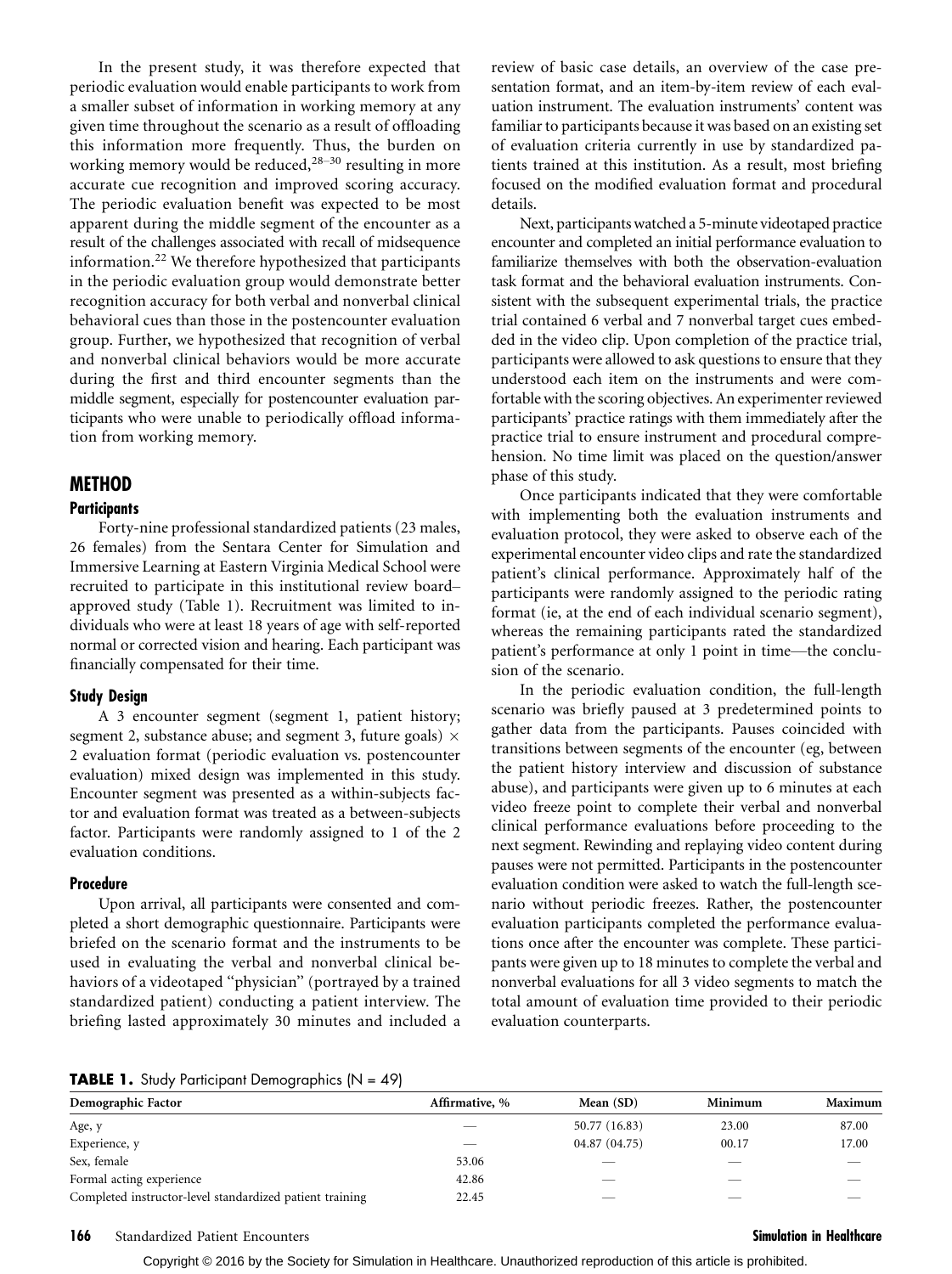# **TABLE 2.** Behavioral Cues Comprising the Verbal and Nonverbal Checklist Inventories, Respectively

#### Verbal

Introduced self\* Addressed the patient by his/her surname (last name)† Asked patient to state their own concerns, if they had any\* Set an agenda or sequence of discussion topics‡ Asked the patient for their narrative concerning key events† Requested information to help establish a timeline of the chief complaint\* Used technical or medical jargon\* Verified information that the patient provided by stating it back to them† Attempted to learn the patient's perspective and/or beliefs about the injury\* Inquired about the patient's feelings about the injury and if/how it has changed the patient's life Addressed the impact of the injury on the patient's family† Attempted to determine what financial and/or emotional support systems the patient could depend on during treatment‡ Used supportive comments to demonstrate empathy and acknowledge the patient's situation† Encouraged the patient to ask questions‡ Admitted lack of knowledge or experience† Attempted to determine whether the patient fully understood the information provided about injury, prognosis, and/or treatment options‡ Assessed the patient's motivation to change behavior, mindset, or personal habits‡ Explained any relevant investigations, tests, or interventions to the patient‡ Provided closure to the patient by discussing next steps, future goals, and/or when next meeting will occur Invited the patient to contribute thoughts, ideas, suggestions, and/or preferences in determining the plan of care Used a multiple or double-barreled question touching on more than 1 issue\* Nonverbal Eye contact Looked at watch Looked at a pager or cell phone Body language Leaned far forward (toward patient), bracing torso with elbow on top of knee\* Leaned far backward (away from patient) into a slouching position\* Leaned to the side, bracing arm or elbow on counter top Crossed arms† Crossed legs‡ Crossed ankles Head orientation Tossed head backward, as if comprehending a key point of the conversation‡ Nodded head to affirm patient's statements\* Shook head, as if telling the patient ''no'' Cocked head to one side Facial expressions Smiled at the patient, demonstrating acceptance‡ Smirked at patient, demonstrating sarcasm or derision† Pressed lips together, demonstrating empathy or concern† Frowned at patient, demonstrating condescension or judgment Yawned‡ Gestures of the hand Used slow, fluid, small (calm) hand gestures† Used quick, erratic, large (aggressive) hand gestures† Rubbed ear with hands Scratched self on face ‡ Ran fingers through hair Pointed index finger at patient

# TABLE 2. (Continued)

Touched mouth with finger/pen† Clenched fist\* Direct touch Shook patient's hand‡ Touched patient on the arm for encouragement or empathy Touched patient on the shoulder for encouragement or empathy Touched patient on the leg for encouragement or empathy Touched patient on the back for encouragement or support Tone/voice Tone of voice was judgmental or condescending at times\* Tone of voice was empathetic at times‡ Interrupted the patient\* Cleared throat† Tapping Tapped pen, indicating impatience toward patient\* Tapped hands, indicating impatience toward the patient Tapped feet, indicating impatience toward the patient

\*Cue embedded in segment 1.

†Cue embedded in segment 2. ‡Cue embedded in segment 3.

# Standardized Patient Encounter

The case adapted for use in this study was designed to address substance abuse<sup>31</sup> and was modified with embedded verbal and nonverbal behavioral cues using a carefully scripted dialogue and event sequences. The modified scenario was video recorded to produce a standardized stimulus for all participants. This case was selected primarily because it could be naturally subdivided into 3 qualitatively similar segments in accordance with the core skill areas defined by Wallace.<sup>2</sup> This resulted in the following 3 consecutive scenario segments of 6 to 7 minutes each: an interview eliciting the patient's history, discussion of emerging substance abuse concerns, and assessing the patient's motivation for behavior or lifestyle change. The full scenario was sufficiently complex to represent a typical standardized patient encounter and ran for approximately 18 to 20 minutes in length.

The videotaped encounter depicted a physician interviewing a patient about her medical history, substance dependency issues, and goals/motivation for behavior change successively. The encounter was filmed using 2 standardized patients, 1 portraying the physician and the other portraying the patient. Before recording the scenario, both standardized patients received a detailed script including both verbal dialogue and nonverbal actions to be captured in the video recording (including an event sequence detailing when these actions were to occur). This was to ensure standardization and thus experimental control of the video segments for all participants. The standardized patient ''actors'' spent several days mastering the scripts before conducting a small number of live rehearsals and ultimately a full day of video recording to produce the final set of video clips for this study.

# Dependent Measures

Participants were asked to score clinical performance by completing 2 behavioral checklists. The first checklist was a modified version of the Master Interview Rating Scale  $(MIRS)^{32}$ developed specifically for this study, focusing on 21 verbal clinical behaviors (Table 2) with a dichotomous yes/no response option for each item. Participants were responsible for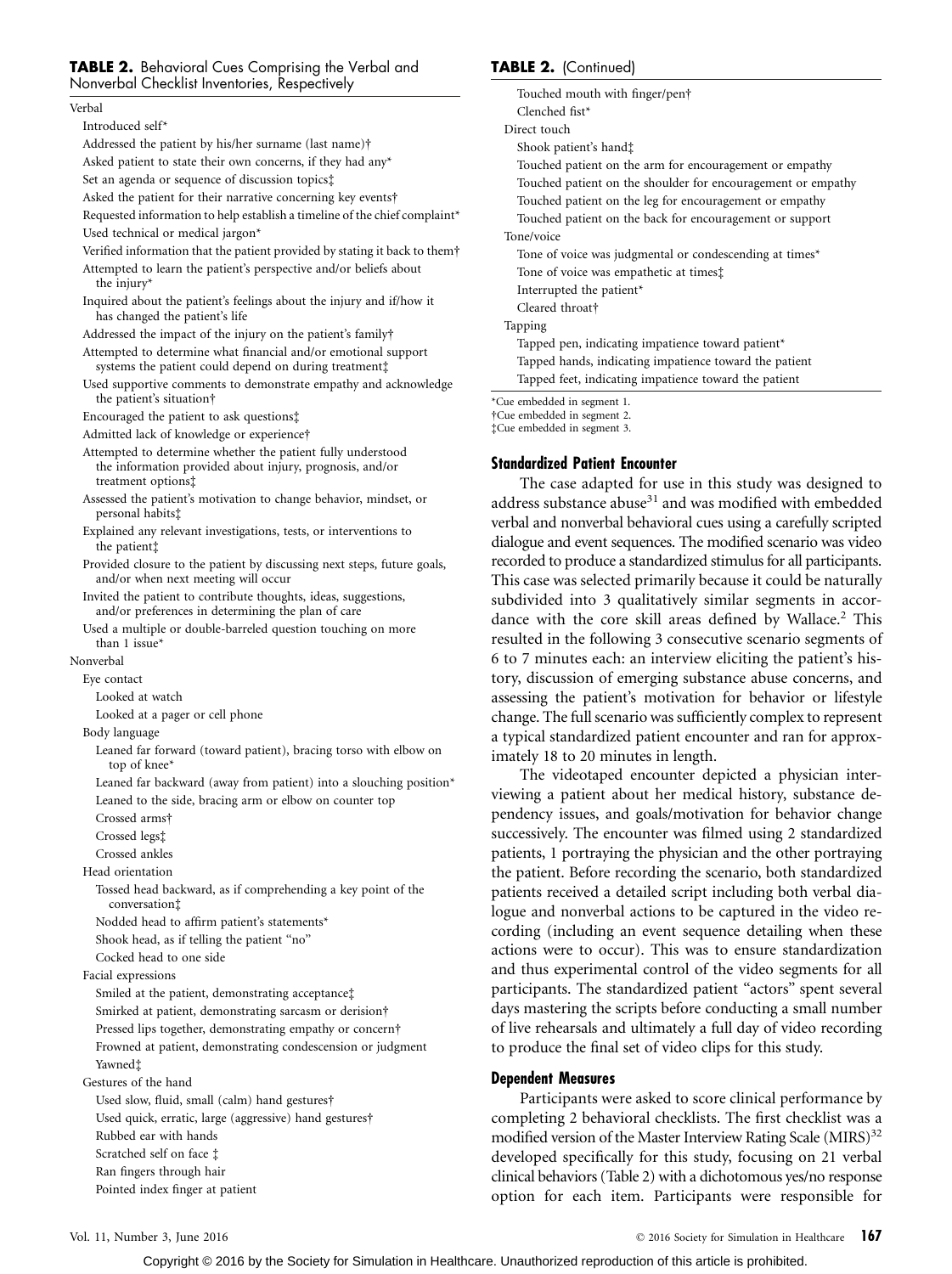

**FIGURE 1.** Participants' verbal correct identification scores by segment and evaluation (error bars depict  $\pm$  1 SE).

tracking all 21 verbal checklist items throughout the entire scenario. A total of 6 verbal cues from this checklist were embedded in each segment, for a total of 18 of a possible 21 verbal checklist cues actually appearing in the videotaped scenario.

A similar checklist of relevant nonverbal behaviors was also developed for this study on the basis of a sampling of published standardized patient practices and research.<sup>4,33-35</sup> The resulting checklist contained a total of 37 nonverbal behavioral items of interest for standardized patient evaluators (Table 2), of which 7 were embedded into each of the scenario's 3 segments. Thus, a total of 21 of a possible 37 nonverbal behaviors were embedded in the experimental scenario. Similar to the modified MIRS verbal checklist, nonverbal behaviors were scored via a dichotomous yes/no response indicating whether a given behavior was exhibited.

The verbal and nonverbal behavioral checklists resulted in 2 dependent measures each—a subset of checklist items that were correctly indicated as having occurred (ie, correct identifications) and a subset of checklist items that were incorrectly indicated as having occurred when in fact they did not (ie, false-positive reports). A naive third-party reviewer, who was not subject to the single-viewing constraint imposed on the study's participants, scored each video segment using

both the verbal and nonverbal behavioral checklists to ensure that the appropriate embedded target cues were both present and unambiguous. The reviewer's checklist results were in complete agreement with the master list of embedded experimental cues. Thus, verbal and nonverbal clinical performance cues were considered to be of sufficient quality and distinctiveness across all segments for the purposes of this study.

# RESULTS

# Verbal Correct Identifications

An analysis of variance (ANOVA) conducted on verbal correct identification scores revealed a significant segment  $\times$ evaluation interaction ( $F_{2,94} = 3.73$ ;  $P < 0.05$ , partial  $\eta^2 =$ 0.07; power =  $0.62$ ). The interaction was such that segment 2 verbal correct identification scores for periodic evaluation participants were significantly greater than those of postencounter evaluators ( $P \le 0.01$ ; Fig. 1). However, verbal correct identification performance did not significantly differ by group for segments 1 or 3 (Table 3).

# Verbal False-Positive Reports

All participants demonstrated a significant verbal cue reporting deficit during segments 2 and 3 as evidenced by an increasingly greater proportion of false-positive reports in these segments. Analysis of variance results indicated a significant main effect for segment on participants' verbal falsepositive reports ( $F_{2,94} = 11.14$ ;  $P < 0.001$ ; partial  $\eta^2 = 0.19$ ; power = 0.99; Fig. 2). Participants generally exhibited a greater number of false-positive reports in segments 2 [mean  $(SD)$ , 4.86 (2.77);  $P = 0.001$  and 3 [mean (SD), 5.45 (2.68);  $P < 0.001$ ], than in segment 1 [mean (SD), 3.49 (2.21)]. Periodic evaluators exhibited significantly fewer false-positive reports for verbal cues during segment 1 than their postencounter comparators ( $P = 0.034$ ), suggesting at least some periodic evaluation benefit in terms of mitigating verbal false-positive reports.

# Nonverbal Correct Identifications

An ANOVA indicated significant main effects on the nonverbal correct identification scores for encounter segment ( $F_{2,94} = 4.17$ ;  $P = 0.01$ ; partial  $\eta^2 = 0.09$ ; power = 0.78) and evaluation ( $F_{1,47} = 17.06$ ;  $P < 0.001$ ; partial  $\eta^2 = 0.27$ ; power = 0.98; Fig. 3). With regard to encounter segment, the nonverbal correct identification scores were significantly higher in segments 1 [mean (SD), 3.31 (1.46);  $P < 0.05$ ] and 3 [mean (SD), 3.43 (1.29);  $P < 0.01$ ] than in segment 2

TABLE 3. Between-Group Comparisons of Verbal and Nonverbal Cue Recognition Performance Across Scenario Segments Reported as Means (SD)

|           | <b>Correct Identifications</b> |                       |                           | <b>False-Positive Identifications</b> |                     |                           |          |
|-----------|--------------------------------|-----------------------|---------------------------|---------------------------------------|---------------------|---------------------------|----------|
|           | Cue Type                       | Periodic ( $n = 25$ ) | Postscenario ( $n = 24$ ) | P                                     | Periodic $(n = 25)$ | Postscenario ( $n = 24$ ) |          |
| Segment 1 | Verbal                         | 4.00(1.00)            | 3.92(1.14)                | 0.786                                 | 2.84(1.65)          | 4.17(2.53)                | $0.034*$ |
|           | Nonverbal                      | 3.92(1.53)            | 2.67(1.09)                | $0.002\dagger$                        | 2.60(2.12)          | 2.79(2.23)                | 0.759    |
| Segment 2 | Verbal                         | 4.04(1.06)            | 2.75(1.54)                | $0.001\dagger$                        | 4.68(2.53)          | 5.04(3.04)                | 0.652    |
|           | Nonverbal                      | 3.56(1.64)            | 1.96(1.43)                | $0.001\dagger$                        | 4.44(3.18)          | 4.54(2.50)                | 0.902    |
| Segment 3 | Verbal                         | 3.92(1.08)            | 3.42(1.35)                | 0.155                                 | 4.96(2.65)          | 5.96(2.66)                | 0.195    |
|           | Nonverbal                      | 3.80(1.15)            | 3.04(1.33)                | $0.038*$                              | 1.84(1.68)          | 2.33(1.24)                | 0.249    |

\*Statistically significant at  $P < 0.05$ .

 $\dagger$ Statistically significant at  $P < 0.01$ . Data are presented as mean (SD) of the indicated behaviors.

## 168 Standardized Patient Encounters Simulation in Healthcare Simulation in Healthcare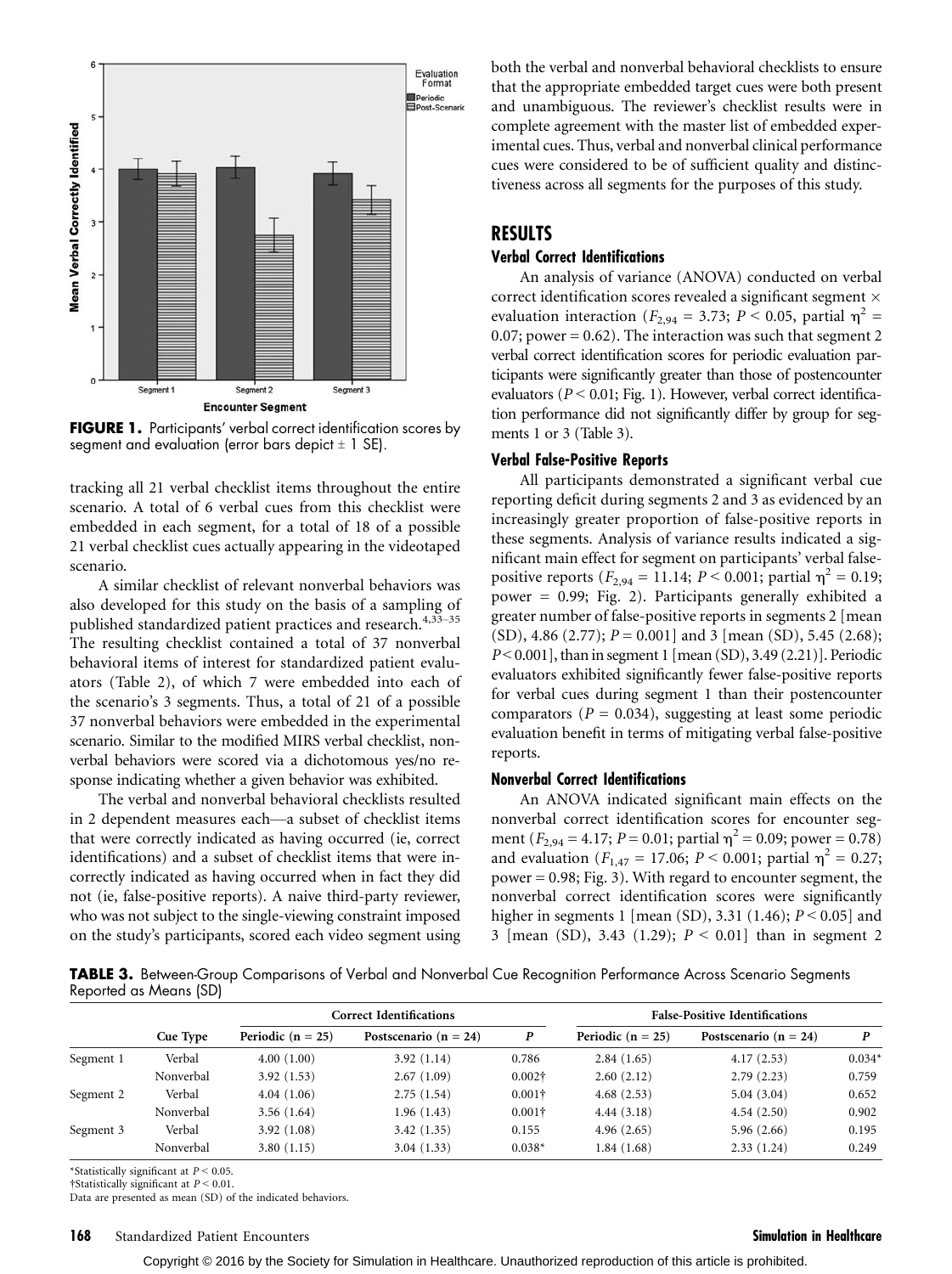

FIGURE 2. Participants' verbal false-positive reports by segment and evaluation (error bars depict  $\pm$  1 SE).

[mean (SD), 2.78 (1.72)]. With regard to evaluation format, periodic evaluators exhibited significantly higher nonverbal correct identification scores than postencounter evaluators across all 3 encounter segments (Table 3). Postencounter evaluators had significantly lower nonverbal correct identification scores in segment 2 than in either segment 1 ( $P =$ 0.01) or 3 ( $P < 0.01$ ), constituting a decrement in segment 2 nonverbal cue recognition that periodic evaluation participants did not exhibit.

# Nonverbal False-Positive Reports

An ANOVA indicated a significant main effect for segment on participants' verbal false-positive reports  $[F_{2,94} =$ 23.24;  $P < 0.001$ ; partial  $\eta^2 = 0.33$ ; power = 1.0; Fig. 4]. Participants in both groups exhibited a significantly greater number of false-positive nonverbal cues in segment 2 [mean



FIGURE 3. Participants' nonverbal correct identification scores by segment and evaluation (error bars depict  $\pm$  1 SE).



**FIGURE 4.** Participants' nonverbal false-positive reports by segment and evaluation (error bars depict  $\pm$  1 SE).

(SD), 4.49 (2.84)] than in segments 1 [mean (SD), 2.69  $(2.15); P < 0.001]$  and 3 [mean (SD), 2.08 (1.48);  $P < 0.001$ ].

# DISCUSSION

The aim of this study was to expand the results of a previous study, $27$  suggesting that periodic evaluation of a standardized patient encounter may provide benefits more than that of the traditional postencounter evaluation format for clinical performance evaluation. The current study was conducted in an operational training environment drawing from a participant pool of trained standardized patients to determine whether the effects observed by Turner et  $al<sup>27</sup>$  are generalizable to a more ecologically valid setting.

We predicted that periodic evaluation participants would demonstrate superior verbal and nonverbal clinical cue recognition than their postencounter evaluation comparators as a result of being able to offload task-relevant information from working memory more frequently.<sup>28-30</sup> Further, it was predicted that periodic evaluation would be particularly beneficial for reporting information presented during the middle encounter segment, which theoretically represents a greater challenge for participants in terms of memory encoding and subsequent recall.<sup>22,23</sup> The results of this study generally support the previous hypotheses.

Periodic evaluation participants correctly identified more segment 2 verbal cues than did the postencounter evaluation participants. However, participants did not differ significantly in terms of verbal correct identifications for segments 1 or 3. We had anticipated a general performance decrement for all participants during the middle segment as a result of established serial position and memory effects, $22,23$  but mitigation of this verbal cue performance decrement for participants in the periodic evaluation group is an encouraging result. It suggests that periodic offloading of standardized patient working memory to support more accurate midscenario verbal scoring might be a viable option for educators. In this case, periodic evaluation effectively reduced the number of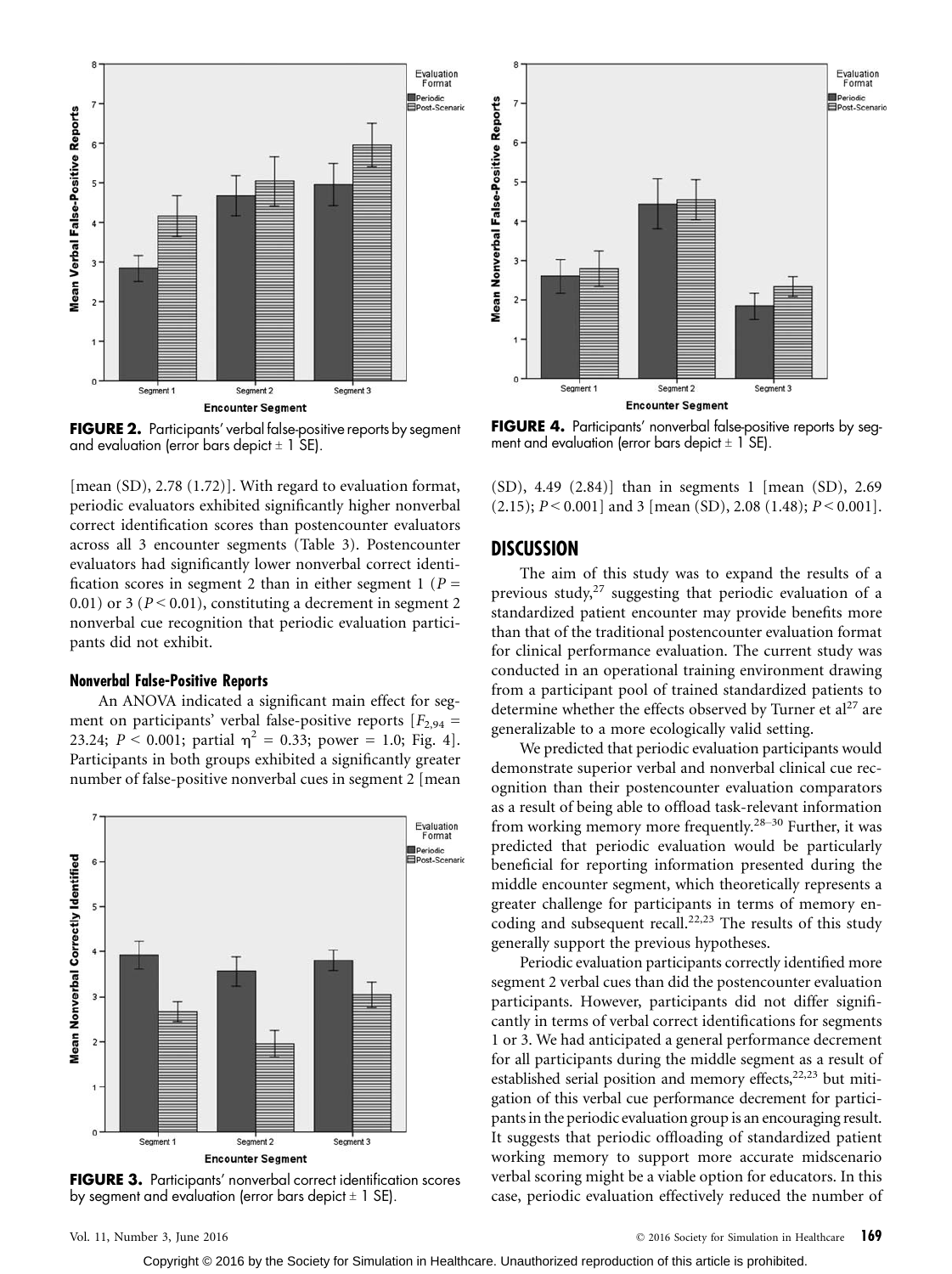critical verbal cues maintained in working memory from 18 to 6. As a result of this reduced load, periodic evaluation participants exhibited better reporting accuracy during an otherwise more perceptually challenging middle segment.

All participants reported an increasingly greater number of false-positive cues during segments 2 and 3, although periodic evaluation participants reported significantly fewer segment 1 verbal false-positives than their postencounter counterparts. This suggests at least some benefit of periodic evaluation in terms of mitigating verbal false-positives reports.

The strongest support for the benefit of periodic versus postscenario evaluation came in the form of correct identification of nonverbal cues. Periodic evaluators exhibited significantly better nonverbal correct identification scores than postencounter evaluators across all 3 encounter segments. Further, postencounter evaluators exhibited a performance decrement for nonverbal cue recognition in segment 2 that the periodic evaluation participants did not exhibit. Superior nonverbal correct cue identification performance across all segments combined with the absence of an anticipated middlesegment decrement for periodic evaluators suggests that a periodic scoring approach may result in enhanced nonverbal clinical skills reporting accuracy as well.

Despite the apparent benefits of periodic reporting to correct cue identification, both evaluation groups exhibited a significant increase in nonverbal false-positive reports during the middle segment. Periodic evaluation is therefore unlikely to mitigate the number of false-positive cues reported by evaluators beyond the segment 1 verbal cues discussed previously. Evidence for the benefit of a periodic versus postencounter evaluation is therefore limited primarily to enhanced (correct) identification of nonverbal cues throughout the entire scenario as well as enhanced correct identification of verbal cues during the otherwise challenging middle segment.

#### Study Limitations

There were several limitations in this study. The more passive nature of the video-based standardized patient encounter, as opposed to a live interaction-based scenario, is 1 potential study limitation. Rather than interacting with a live physician, participants observed a videotaped scenario and scored clinical performance at a predesignated time or times instead. This was done to control the quality and temporal location of embedded verbal and nonverbal cues across participants. As a result, participants were not exposed to the cognitive load associated with live standardized patient encounters.4,10

A second factor is that the presentation order of the encounter segments themselves was not counterbalanced. Randomizing the presentation order of encounter segments would have broken the comprehensible ''flow'' of scripted events. Thus, segments were presented sequentially (ie, patient history in segment 1, followed by a substance dependency discussion in segment 2 and then goals for behavioral change in segment 3) for logical continuity. Lack of randomization in the segment presentation sequence could have unintentionally introduced order effects into the response patterns of participants, but in this case, a predetermined presentation order was deemed necessary to preserve the integrity of a realistic patient encounter. In addition, all 3 encounter segments focused on a single aspect of a typical patient encounter—the patient interview. This was done intentionally to ensure that all 3 segments were qualitatively similar for investigative purposes, although other equally important patient encounter areas such as a physical examination are also worth investigating.

Another study limitation involves the complexity of detecting individual behavioral cues embedded in each segment of the scenario. Although the cues used in this study were not calibrated and balanced against an index of perceptual complexity, steps were taken to ensure that detection complexity for each cue was minimized. Whenever possible, verbal cues were articulated with the same language specified on the verbal behavior checklist to reduce ambiguity. For example, when the standardized patient was directed to portray empathy toward the patient, the keyword ''empathize'' served as a scripted marker of the corresponding verbal behavior empathetic tone (eg, ''I can empathize''). It is possible that some cues were more vividly perceived than others as a result of the type of behavior exhibited. For instance, behaviors such as interrupting the patient might have proven more memorable than behaviors such as shaking the patient's hand as a result of the former's generally negative connotation.

Another feature and potential limitation of this study is that some participants were exposed repeatedly to the list of critical verbal and nonverbal clinical behaviors by means of repeated evaluation throughout the scenario. All participants were provided a brief (10 minute) overview and itemby-item explanation of the relevant performance checklists before beginning the study, so all participants were provided the same basis—albeit somewhat rudimentary-for the evaluation criteria. Despite receiving the same basic overview of the evaluation criteria, periodic evaluation participants were then asked to evaluate the standardized patient twice during the encounter, providing a working memory ''refresher'' in the form of multiple exposures to the evaluation instruments (and clinical behaviors of interest) that postencounter evaluation participants did not receive.

Regarding the evaluation instruments used in this study, lists of verbal and nonverbal clinical performance items were presented to participants alongside dichotomous ''yes/no'' response options. Thus, performance was more reflective of participants' subsequent cue recognition processes rather than memory search and retrieval processes alone; this response format is consistent with standardized patient encounter assessments in which evaluators are asked to conduct assessments using a list of relevant behaviors as a memory cue (eg, Surgery Resident Objective Structured Clinical Examination evaluation instruments).<sup>36</sup> Standardized patient encounters often incorporate more complex assessment instruments designed to elicit not only whether a behavior was observed but also the perceived quality of the behavior (eg, using a Likert-type scale). However, the present study was concerned with participants' detection and recognition of cues rather than with perceived gradations of cue quality.

Another instrumentation issue relates to the number of independent verbal and nonverbal cues incorporated into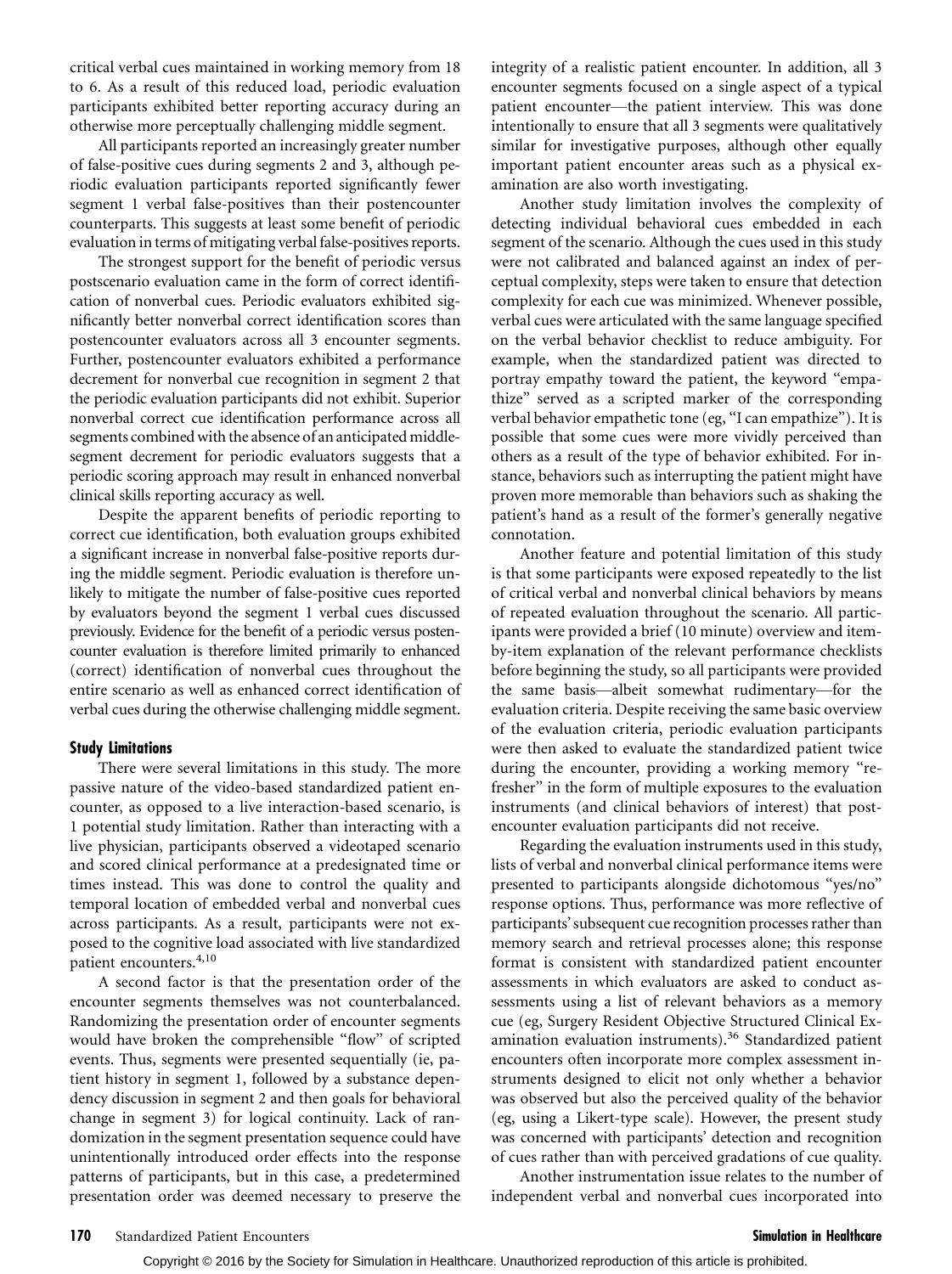the behavioral checklists. As previously noted, the verbal checklist used in this study was derived from the standard  $MIRS<sup>32</sup>$  assessment tool commonly used by practicing standardized patients to evaluate clinical performance in live scenarios. Although this study's verbal checklist did not contain the complete set of MIRS items, participants were responsible for a subset of 21 verbal behaviors, which could potentially occur at any given time throughout the scenario. The nonverbal checklist constituted an additional 37 behavioral items for which participants were responsible. It has been established that shorter evaluations result in greater standardized patient assessment accuracy, item discrimination, and reliability, $37$  and this must be taken into account when devising an instrument for clinical performance assessment. However, the present study was designed to investigate a set of scenario configurations under which scoring performance may be impacted rather than on the design of an optimal evaluation instrument per se. Further, it is not atypical for standardized patients to rate learners for a large set of performance cues, particularly in more complex scenarios designed for advanced learners.

Another potential study limitation involves the necessarily brief orientation to the clinical evaluation instruments and case parameters. An actual standardized patient encounter should and often does involve more advanced preparation on behalf of the standardized patient evaluators. This includes sufficient time to memorize all relevant case materials and evaluation instruments and to discuss in-depth the case, goals, objectives, and any symptoms/conditions to be portrayed with responsible training personnel. They might also be given the opportunity to conduct dry-run rehearsals. Because of time limitations, experimental logistics, and resource availability, this level of advanced preparation was not practical for the present study. Despite receiving a necessarily brief case overview, all participants indicated that they fully understood the task requirements and evaluation items before observing the videotaped scenario. Regardless, the importance of dedicated standardized patient training time, checklist mastery, and mental fragmentation of cases to the overall standardized patient experience and assessment quality certainly warrant further research.

Finally, this study's participants were responsible for both identifying specific clinically relevant behaviors as well as the segment in which they occurred. Depending on caseby-case training or evaluation objectives, it may not be critical for evaluators to maintain temporal aspects of item occurrences in memory.

# **CONCLUSIONS**

Certain aspects of a standardized patient's multiple roles within a simulated encounter might make them susceptible to a variety of psychological effects influencing the accuracy of clinical performance reporting. The current study suggests that pausing lengthier scenarios every few minutes to allow for more frequent scoring may improve reporting accuracy for verbal and nonverbal clinical behaviors at certain points in the scenario. Thus, a periodic evaluation approach might actually enhance the overall value of standardized patient

encounters for formative training by allowing educators to provide more accurate, specific feedback than would otherwise be possible with the traditional postencounter approach. On the other hand, it is feasible that pausing scenarios periodically to allow for more frequent reporting introduces unanticipated challenges if the objective is to facilitate summative rather than formative assessment. Therefore, the most effective approach will ultimately be the one, which takes into consideration the established goals and objectives of the individual training exercise.

# ACKNOWLEDGMENTS

The authors wish to acknowledge Eastern Virginia Medical School and the Sentara Center for Simulation and Immersive Learning for providing staff and materiel support for this study.

# **REFERENCES**

- 1. Salas E, Diaz Granados D, Weaver SJ, King H. Does team training work? Principles for health care. Acad Emerg Med 2008;15:1002-1009.
- 2. Wallace P. Coaching Standardized Patients: For Use in the Assessment of Clinical Competence. 1st ed. New York: Springer Publishing; 2007.
- 3. Association of Standardized Patient Educators: ''Standardized Patient'' Definition. Association of Standardized Patient Educators Website. Available at:<http://www.aspeducators.org>. Accessed July 13, 2015.
- 4. Newlin-Canzone ET, Scerbo MW, Gliva-McConvey G, Wallace A. The cognitive demands of standardized patients: Understanding limitations in attention and working memory with the decoding of nonverbal behavior during improvisations. Simul Healthc 2013;8(4):  $207 - 214.$
- 5. De Champlain AF, Margolis MJ, King A, Klass DJ. Standardized patients' accuracy in recording examinees' behaviors using checklists. Acad Med 1997;72:S85-S87.
- 6. Furman GE. The role of standardized patient and trainer training in quality assurance for a high-stakes clinical skills examination. Kaohsiung J Med Sci 2008;24:651-655.
- 7. Williams RG. Have standardized patient examinations stood the test of time and experience? Teach Learn Med 2004;16:215-222.
- 8. van Zanten M, Boulet JR, McKinley D. Using standardized patients to assess the interpersonal skills of physicians: six years' experience with a high-stakes certification examination. Health Commun 2007;22: 195-205.
- 9. Jones DG, Endsley MR. Sources of situation awareness errors in aviation. Aviat Space Environ Med 1996;67:507-512.
- 10. Newlin-Canzone ET, Scerbo MW, Gliva-McConvey G, Wallace A. Attentional and mental workload demands in nonverbal communication. Proceedings of the 55th Human Factors & Ergonomics Society Annual Meeting 2011;1190-1195.
- 11. Baddeley AD, Logie RH. Working memory: The multiple-component model. In: Miyake A, Shah P, eds. Models of Working Memory: Mechanisms of Active Maintenance and Executive Control. Cambridge: Cambridge University Press; 1999:28-61.
- 12. Baddeley AD, Hitch GJ. Working memory. In: Bower GH, ed. The Psychology of Learning and Motivation: Advances in Research and Theory. 8th ed. New York: Academic Press; 1974:47-89.
- 13. Baddeley AD, Wilson BA. Prose recall and amnesia: implications for the structure of working memory. Neuropsychologia 2002;40:1737-1743.
- 14. Baddeley AD, Hitch GJ, Allen RJ. Working memory and binding in sentence recall. J Mem Lang 2009;61:438-456.
- 15. Baddeley AD. The episodic buffer: a new component of working memory? Trends Cogn Sci 2000;4:417-423.
- 16. Moray N. Monitoring behavior and supervisory control. In: Boff KR, Kaufman L, Thomas JP, eds. Handbook of Perception and Human